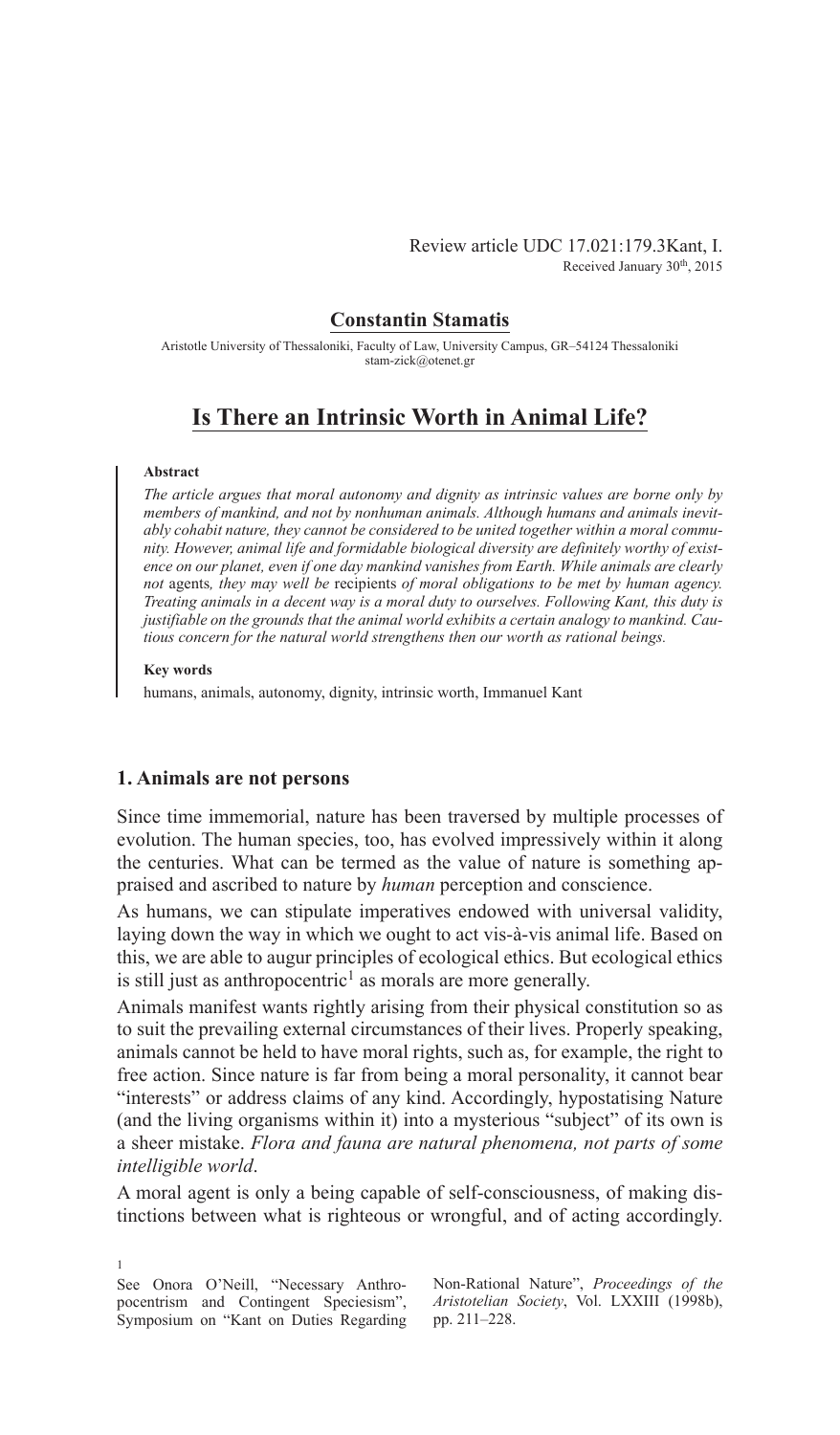This feature manifestly transcends the mere animality of human existence.<sup>2</sup> The idea that the bare fact of Life entails inner worth witnesses a (metaphysical) vitalistic ontology.

In fact, current "biocentric" or "ecocentric" conceptions of nature tend to canonise animals as quasi-moral agents.<sup>3</sup> This strange elevation is, nonetheless, followed by a detrimental effect. Humans and animals alike are finally regarded to matter equally, just because they happen to be living. In view of this crudely naturalistic insight, the case of moral conscience is rather dwindling.

For Kant,<sup>4</sup> if human beings possessed only mere understanding without reason, deprived of free will or morality, they would barely differ from animals. Men and women are singularly different from animals, even the most intelligent amongst them, whose instinct can sometimes operate more efficiently than man's ingenuity in reacting to threats from their environment. Nevertheless, the intellect of humans is an *active* capacity. Their representations and notions are creations of their own meaning-giving activity, *in multiform communication with others*; so, they become capable of intervening in their own settings, natural and social.

Moral subjects are beings who can draw and live up to moral imperatives derived from the autonomy of their conscience. While animals are clearly not such subjects (*agents*), they may well be the *beneficiaries* of moral obligations to be met by members of the human community.

Martha Nussbaum thinks of nonhuman animals as "capable of dignified existence".5 The author alleges that, although nonhuman animals are denuded of anything analogous to practical reason, all the same they are creatures with "a capacity to frame goals and projects and to plan [their] life".6 We may say, in retort, that even if this allegation were more or less empirically ascertainable, this could not support the idea that animals might bear a degree of *practical* rationality apart from a rudimentary sort of *instrumental* intellect. But, if this precondition is missing, how could nonhuman animals be entitled to dignified existence, let alone entitled to some ensemble of rights?

I believe that, concerning this controversial issue, some obfuscation enters on the side of those who proclaim themselves opponents of the lamented "speciesism" of the human race in respect of animals. The status of moral agency simply means that mankind is a most *differing* species (*aliud*) in comparison to the rest of the animal world; not an animal species which is *superior* within a putative hierarchical order amongst living beings in nature. Thus, the accusation of quasi-racism, with which Peter Singer charges those who underline the disparity between humans and animals, is rather ill-founded.7

Bearers of dignity cannot be but equal. Otherwise, each of the bearers separately would be held to individuate a differential, namely a *relative and unequal*, moral worth in comparison with others; only within such a relativistic scheme could one speak of balancing different "interests" (or rights), so that one amongst these should perhaps yield to or even get sacrificed for the sake of a rival interest.

But, if we take the moral significance of inalienable worth seriously, then *no comparative assessment of worth is morally acceptable between singular bearers of dignity and rights*. The *intelligible* moral dignity of each person as an equal member of humanity is one thing, and it is quite another thing to make evaluative considerations on the basis of *actual* individual abilities and socially recognisable achievements of each one separately. To put it somewhat bluntly, Isaac Newton's moral dignity was not "higher" than that of a simple-minded, illiterate shepherd.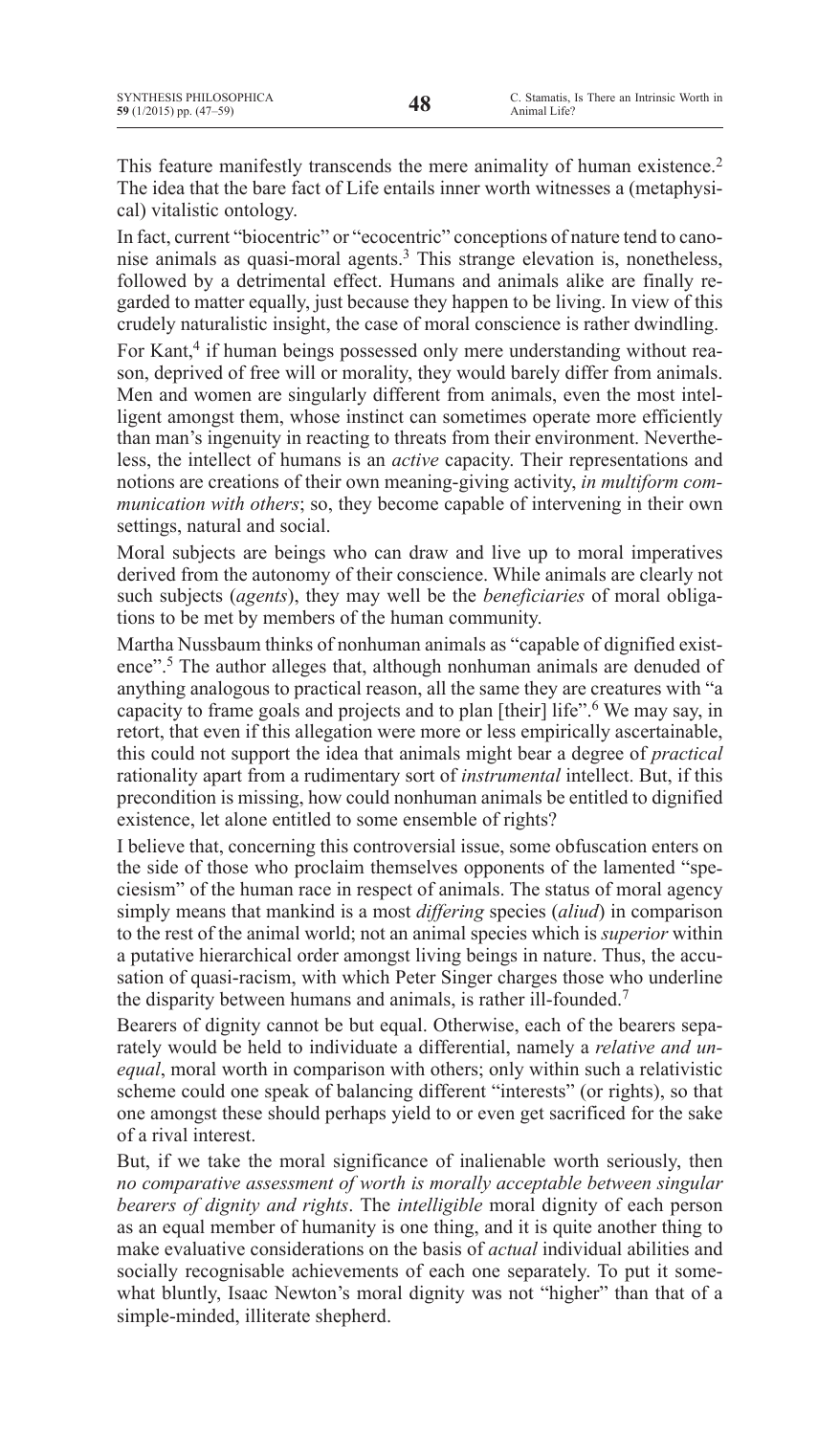In addition, *if dignity were only relative and conditional, then it would be simply subjective*. It could be a foundation of hypothetical imperatives concerning actions, thus entirely inappropriate to operate as an objective end given to us by reason.<sup>8</sup>

# **2. Moral autonomy, dignity and the right of humanity**

Whilst our initial assumption refuses to assign the generic attribute of moral subject to animals – and with it the recognition of animal rights – the argument advanced, nevertheless, requires moral constraints on *human* action in regard to nature and especially animal life.

There is a sui generis moral terrain concerning *our* attitude towards animals. On the one hand, this attitude is of course regulated by the demarcation between "ought to act" in a specific way or "ought not to act". But, on the other hand, there must be a certain space where neither some clear prohibition is valid nor full discretion of men and women over doing or omitting anything without limits is in force.

The latter space of morality is by no means uncharted. Within its boundaries, our behaviour is conditioned by reflective moral judgement, so that our action might be appraised as at least morally *tolerable*, in any case *not immoral*. <sup>9</sup> For example, we may well be saying that, under specific circumstances, we are allowed to transport certain loads by horse, donkey or elephant, provided that the whole burden is not harmful for them.

Moral action is possible in the first place because humans have the ability to act *differently* than simply to comply with external laws or commandments. In fact, human agency is able to detach itself from external necessity or internal (psychological, emotional) causality, and get orientated by laws of freedom. The idea of the autonomously operating *good will* serves as an a priori condition of whatever might be considered to be morally significant.

It is to be noted that morality is not just the capacity of the consciousness of men and women to set out moral imperatives. What is more, morality means that human agency should operate as *autonomously* law-giving. Human agents are capable of intentionally observing moral principles out of a pure sense of

2 See Immanuel Kant, *Anthropologie in pragmatischer Hinsicht*, Felix Meiner Verlag, Hamburg 2000, §1, p. 9 (Ak. VII, 127).

3

5

Martha Nussbaum, *Frontiers of Justice. Disability, Nationality, Species Membership*, Belknap Press of Harvard University Press, Cambridge (MA) – London 2007, chapter 6, pp. 325f.

Ibid., p. 398.

7

8

6

See Peter Singer, *Animal Liberation. A New Ethics for Our Treatment of Animals*, New York Review – Random House, New York 1975, especially chapter 1.

Immanuel Kant, *The Moral Law. Groundwork of the Metaphysic of Morals*, ed. by H. J. Paton, Routledge, London – New York 2005, p. 28 (66).

9 See Kant's distinction between morally *obligatory* actions and simply *permissible* actions; Immanuel Kant, *The Metaphysics of Morals*, ed. by Mary Gregor, Cambridge University Press, Cambridge 1996, p. 15 (Ak. VI, 222).

See, for instance, Tom Regan, *The Case for Animal Rights*, 2nd edition, University of California Press, Berkeley 2004, chapter 7.

<sup>4</sup> Immanuel Kant, "Der Streit der Fakultäten", in: Immanuel Kant, *Schriften zur Anthropologie, Geschichtsphilosophie, Politik und Pädagogik*, Vol. 1, Suhrkamp Verlag, Frankfurt/M 1977, pp. 341–342 (A 117–118).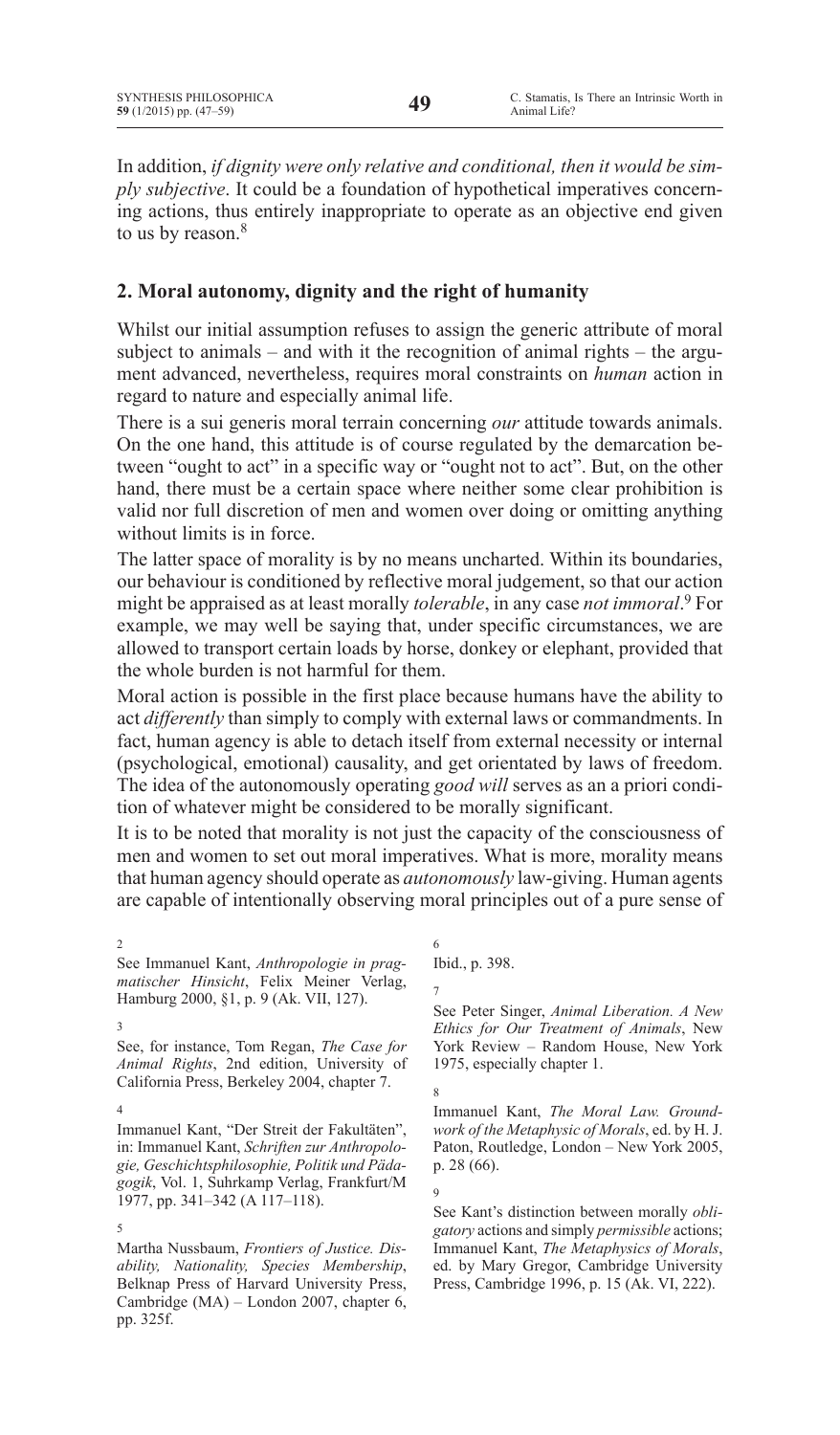duty. Moral agents adopt "yardsticks" or guidelines for actions embodying, in a rational guise, the same scope of action for every other person. Moral laws are categorical and universal in respect of cases that fall within their normative span.

In being conscious of their moral autonomy, human beings shape a moral sense of dignity and self-appreciation. This is the deeper ground justifying why a rational human being expects others to treat her as an end in herself, and not merely as an instrument for alien ends. For all this, a rational person sees herself bound to treat any other person likewise, orientated by the same categorical imperative.

Following Kant's framework, this consideration explicates why amongst all the other residents of the animal world only members of mankind earn such venerability, which singles them out from all other species and things in nature.10 In contrast to animals, we are in principle responsible for the good and the bad that we do, since our actions are *imputable*.

So, the dignity of a human being has value in itself; human beings are then ends in themselves. What constitutes the *intrinsic and absolute worth of a human being* is that, in fulfilling duties, he or she is not only subject to moral law, but is also and simultaneously held to be the very *author* of moral law "and is subordinated to it only on this ground".<sup>11</sup>

Albeit closely connected, dignity and humanity are not synonyms. While every single person is a bearer of *dignity* deserving equal respect in relation to others, the concept of humanity relates to the human species as a whole. *Humanity* refers ideally to the best powers, capabilities and achievements of mankind, which are liable to be furthered in a progressive perspective through history. More specifically, the *right of humanity* designates that we think of ourselves as co-legislators of rights according to the universal laws of freedom.

Apart from being moral agents, men and women are also *subjects of law* as regards the external enjoyment of their freedom within a certain legal order. From the scope of right within a polity, dignity is grounded in a combined way on three principal duties of right and on a single innate right:

- a) The Kantian general division of duties of right includes three principal duties.12 These are valid even in the absence of statutory law. The interplay of these duties associates the field of legality with that of morality:
	- i) The first of these duties requires that one acts as an honourable person in relation to others. It commands an obligation which flows from the right of humanity in our own person: "Do not make yourself a mere means for others but be at the same time an end for them".13
	- ii) The second formula enjoins: "do not wrong anyone".
	- iii) The third duty requires: "Enter a condition in which what belongs to each can be secured to him against everyone else". Aperson who keepsto these duties possessesrightful honour. *Honestas juridica* consists in asserting *one's worth as a human being* in relation to others under the laws of an external legislation. The first fundament of one's human dignity as a subject of law lies here.
- b) At the same time, every member of mankind has an innate right: that of inalienable equal freedom. Every person is a priori entitled to this right by virtue of his/her humanity, even before he or she performs any act affecting rights at all.14 This involves every human person's quality of being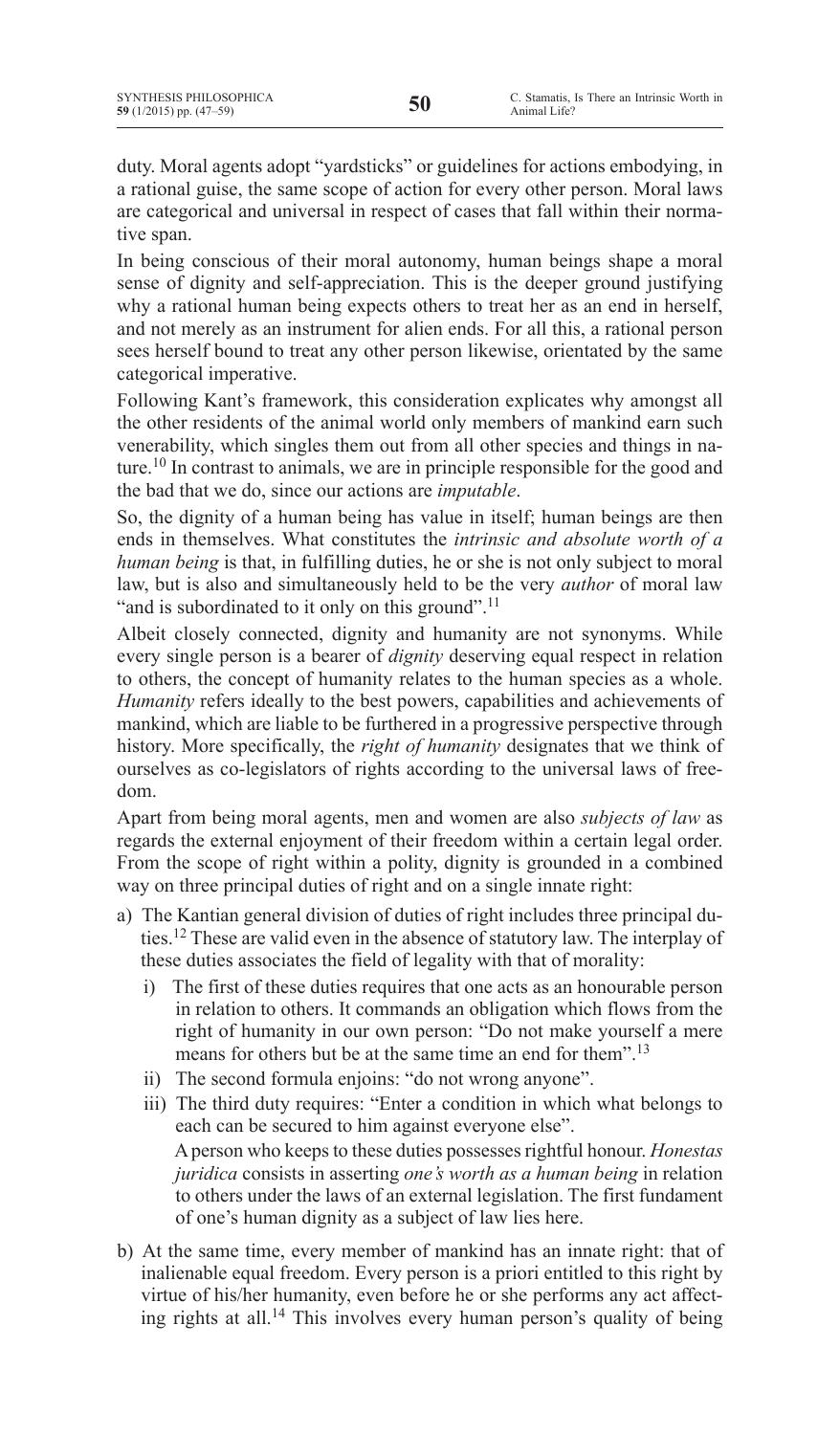*his own master* beyond reproach. The implied moral capacity forms the second fundament of human dignity from the angle of right. Thus, dignity becomes a grounding principle of justifying *acquired* rights, as well as *external* duties, prescribed by law.

Of course, human beings, unlike animals, may have useful skills in social communication and in economic transactions. It is very likely that a part of these capacities is translatable in terms of value of exchange, corresponding to some particular market price.15 Even when aspects of a human existence come to be subdued as tradable commodities for alien purposes, the human person always preserves something of value in itself and non-negotiable.

Treating people as ends in themselves entails that we ascribe inner value to them as rational beings. This is attributable not to their empirical (sensorial or psychical) life, but to the *intelligible* or *symbolic* dimension of their existence. In opposition to human beings, animals cannot be taken as ends in themselves. Their value is by no means absolute, but *relative* to their animal existence. Anything they do is far from being imputable, because they lack moral conscience.

This is not to imply that one ought not to employ other persons as assets for the purpose of attaining useful or pleasant goals, such as some service, labour or even (freely chosen) erotic intercourse. What is meant hereby is that using others is not at all included in this; we still have to behave towards each other as persons with dignity, in other words as persons possessing intrinsic worth superseding the value of a *mere* instrument.

The key to understanding our moral conduct concerning animals is that we can trace *a certain analogy to mankind* in animal life.16 The natural existence of animals permits such an analogy because they are sentient beings closely intertwined with human society. For this reason, *we* humans bear certain moral obligations towards animals, which are *analogous* with our respective obligations towards other members of mankind.

Beings other than moral persons display a *relative* (not absolute) worth, operative or sentimental (*Affektionspreis*).<sup>17</sup> Their value is relative and conditional, since it admits of an equivalent or even a particular price. From this assumption, however, it does not follow that humans are morally allowed to treat animals in all possible ways, unlimitedly and without restraint. *Our moral obligations towards animals are in general congruous with their own animal nature. A range of these obligations also includes a positive exigency for good conditions of animal welfare*.

On the face of it, both statements are forceful. Animals do indeed have observable needs, which men and women ought to take seriously into account, given their close vicinity to animal life. However, this obligation emanates

10 I. Kant, *The Moral Law*, p. 117 (83). 11 Ibid., p. 119 (85–86). 12 I. Kant, *The Metaphysics of Morals. The Doctrine of Right*, p. 29 (Ak. VI, 236). 13 Ibid. 14 Ibid., pp. 30–31 (Ak. VI, 237–238). 15 I. Kant, *The Moral Law*, p. 113 (77). 16 Immanuel Kant, *Lectures on Ethics*, ed. by Peter Heath, Cambridge University Press, Cambridge 2001, p. 212. 17 I. Kant, *The Moral Law*, p. 113 (77).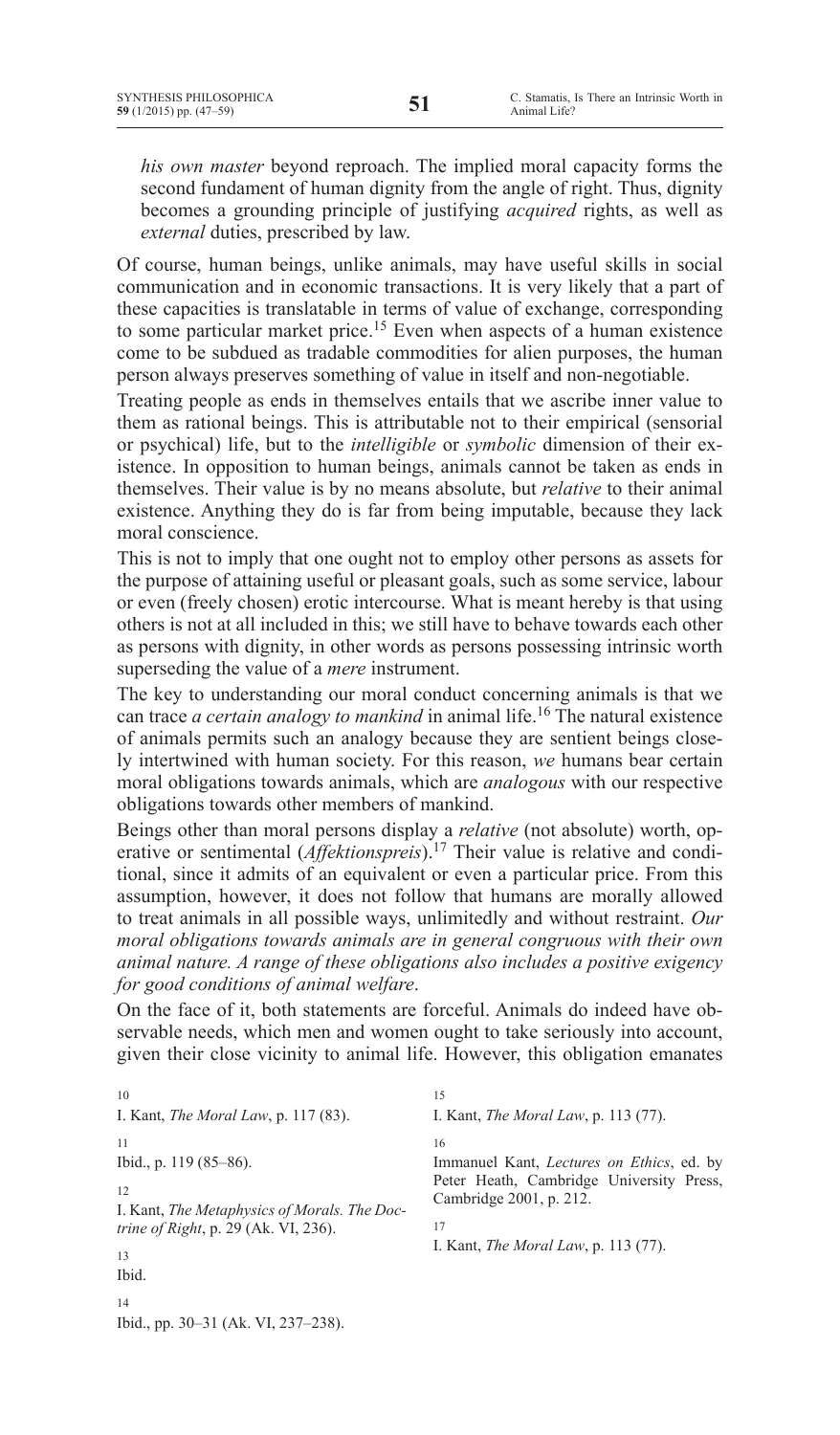from moral conscience alone; therefore, this position cannot be reproached for being a manifestation of (human) chauvinism with regard to animals.

# **3. There is no moral community between humans and animals**

Peter Singer argues that the moral principle of equality between humans obligates us to also extend the postulate of equal consideration to animals.<sup>18</sup> Underlying this suggestion is apparently the belief that human persons and animals have interests. According to Singer, where "interests" are at stake, the moral rights of bearers are usually involved.

So, on this account, one is conveniently bound to consider both sorts of interests (human and animal alike) on an equal footing. This preliminary standpoint implies then that persons and animals are tied up in an *all-encompassing concept* for the reason that they together belong to an overarching moral community.

For a part of proponents of animal rights, this all-inclusive moral community is not due to some intellectual or moral similarity between human beings and animals. Rather, the common denominator rests elsewhere. It is simply a crucial *biological* tenet, which is taken to be morally important for both human persons and nonhuman animals. This common feature consists in the crude fact that both sides are sentient; thus, they can experience hardship, pain or pleasure.

It is undeniably true that feeling joy or displeasure is a common feature shared by humans and nonhuman animals; suffering too. As Kant wittily put it, nature subjects men and women "to all the evils of want, disease, and ultimately death, just as are the other animals on the earth. And so it will continue to be until one wide grave engulfs them all  $(...)$ ".<sup>19</sup> As to the rest, however, Singer's thesis is objectionable from a Kantian point of view.

First of all, moral community is not a concept of understanding (*Verstand*) which is related to empirically detectable characteristics of, for example, animal species. Instead, it consists in the idea of reason (*Vernunft*) as to the *intelligible* dimension of those who are considered to participate in such a community.

A second focus of dissent is, of course, the suggestion that human beings and animals might be indiscriminately considered to be inhabitants of one and the same *moral* community. One can easily acknowledge that the idea of assimilating humans and animals on the moral level contains perhaps a grain of truth with respect to its *assertive* branch, and not the normative one.

Kant diagnoses with sincerity that humans and animal species are indeed somewhat equated under the genus of *living organisms*. <sup>20</sup> If *externally*  viewed, as natural beings, a clear analogy is patent between them. In fact, between human persons and animals there exists a visible similarity in terms of their moving and doing things, out of which various outcomes are likely to come about. Kant remarks that beavers can build lairs just as people can construct houses; but the salient difference is that humans can mould *a direct consciousness of their action* and their ingrained intentions.<sup>21</sup>

This is where the similarity stops, and a nodal dissimilitude between humans and animals appears. Even the categories of human beings who are unable to advance claims of rights (e.g., severely disabled persons or babies) are still members of mankind, unlike animals. Not only because their parents are also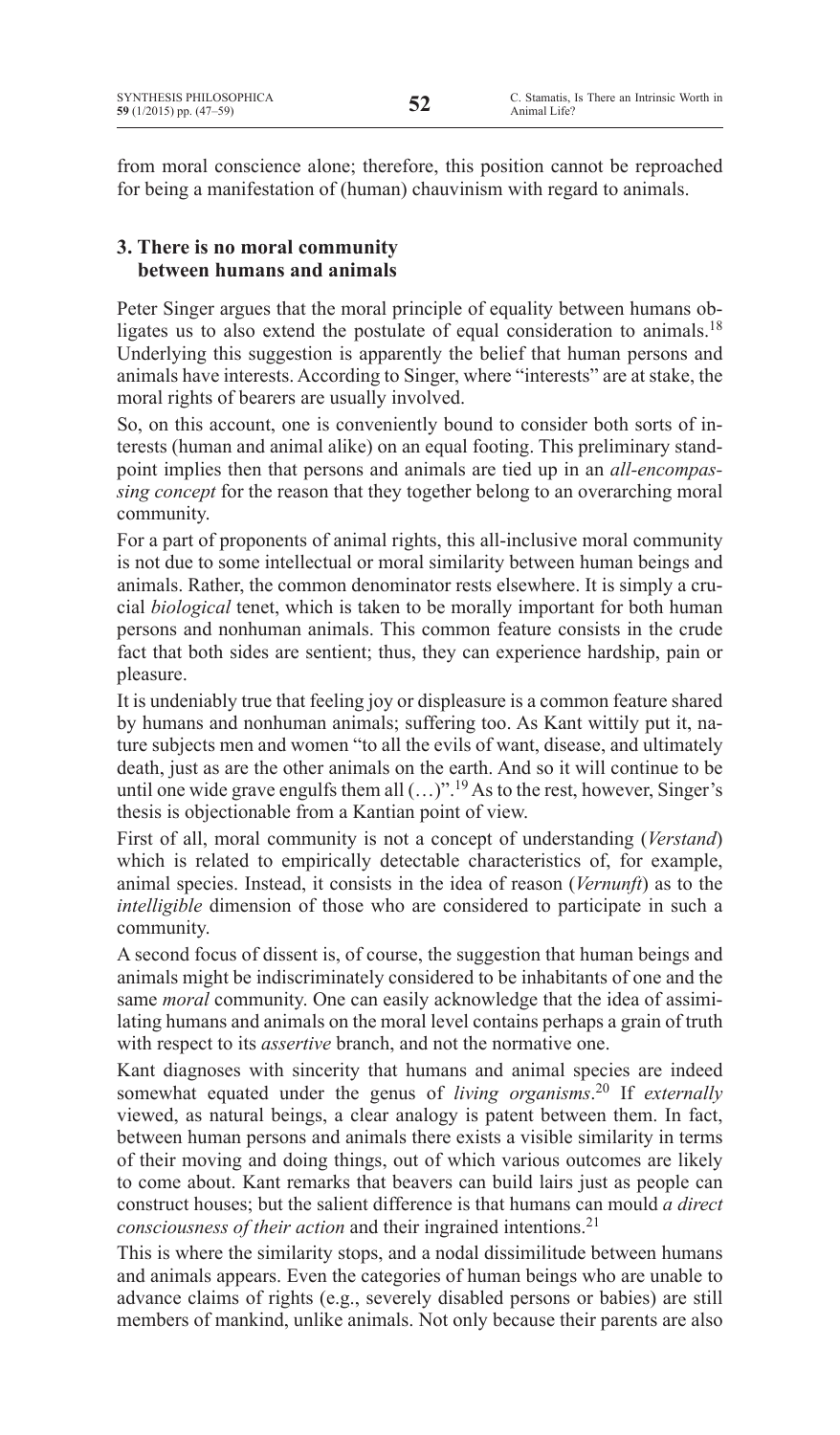humans, but also because such persons are embraced by the intelligible idea of humanity.

Instinct in animals differs greatly from reason. It is only by analogy that one might profess that animals "act" according to purposeful representations. This elementary capacity of theirs surely separates animals from machines. However, representations in the animal mind are quite alien to the perception of duty as an end of a *morally* committed action. Animals do not have this aptitude.

Even with the most charitable judgement of nonhuman beings, no form of animal life can reach a *self-determined subjectivity vested with the freedom of deliberate choosing in a principled guise*. A source of good will inheres only in human beings, so that they can become able to plea for principles of actions founded on self-disinterested (moral) and universally valid reasons.

This ability is further interconnected with a thick and composite array of other powers of human ingenuity; such are the faculties of reasoning in search of truth, and practical abilities guided by the regulative idea of doing what moral law enjoins. In exerting these powers, we need to meaningfully hand down notions and ideas mediated by language; the purport of all these is conveyable through educative and communicative processes.

Communication between rational beings proves to then be dependent upon a pivotal existential condition: communicating interlocutors do share in interwoven ways the very same world as their objectively existing reality.<sup>22</sup> It is on this ground that people can entertain thoughts, moral reasons for actions and judgements, regardless of whether they happen to agree or disagree with each other.

Animals are entities governed by some pre-given structure of instincts and appetites. They are not able to achieve an image of a personal identity through superseding their sensible existence by a reason of *impersonal* practical considerations. Concomitantly, animals cannot be conceived of either as associates in the realm of a moral community or as holders of moral rights of any kind.

So, there appears a logical gap between the premises and the conclusion of the argument in favour of "animal rights". The conclusion proves not to be compatible with its premises. For it is one thing to admit that animals have a life of their own and need *our* protection, but quite another to go as far as preaching that animals address "moral claims" to humans to do so.

Once again, if we are not required to handle animals as ends in themselves, it is simply because *animals are not persons*. This statement is to be read as a touchstone position of practical philosophy; it is not at all meant to be some misrecognition of animals arising from a putative human pretentiousness.

18

See P. Singer, *Animal Liberation*, chapter 1.

Immanuel Kant, *The Critique of Judgement*, ed. by James Creed Meredith, Oxford University Press, Oxford 1952, part two, p. 121 (452).

20

19

Ibid., part two, p. 137 (464), footnote.

21 Ibid., p. 136 (464), footnote. 22

See the analysis offered by Donald Davidson, *Subjective, Inter-subjective, Objective*, Oxford University Press, Oxford 2001, chapter 7 ("Rational Animals"). While he denies that animals can really think, he is right in arguing that this property of theirs by no means authorises people not to treat animals in moral ways, pp. 96, 105.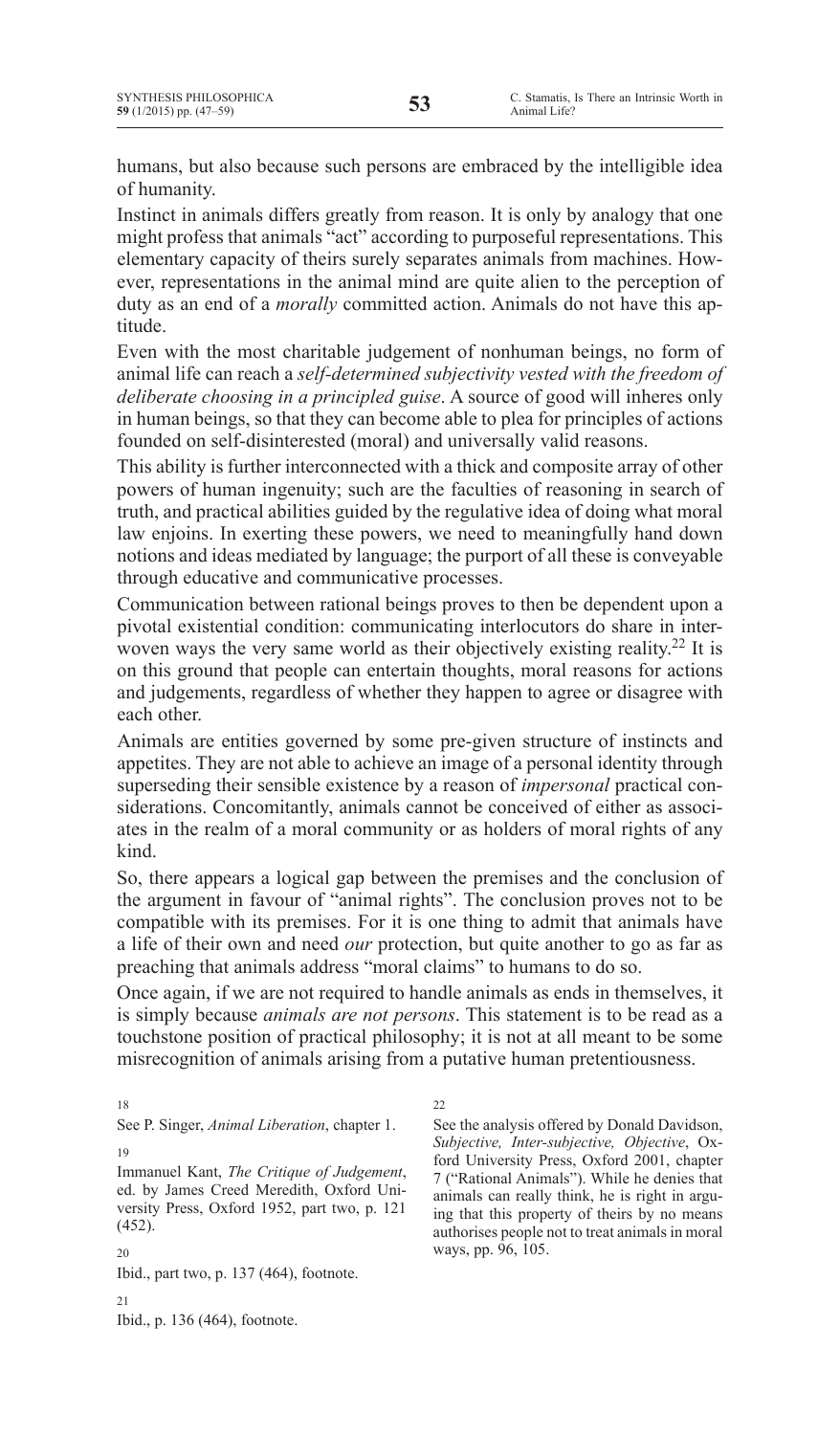# **4. Animal life has an immense value of existence**

Animal life and nature have an immensely useful value, immediate or virtual, in the light of reasonable goals and objective needs of men and women. Having a natural existence of his/her own, any human person can grasp the impact of the life-giving feature of nature at large.

We can justifiably hold further that, as a whole, nature also has an incontrovertible *value of existence beyond considerations of utility*. Nature is composed of an amazingly intricate and glaring material totality, organic or not, which is perhaps unique within the so far discovered space of the universe. It is an ontologically objective and perennial property of our planet, irrespective of the historical evolution of the human species.

The value of this quality is not exactly "inherent", as advocates of the biocentric way of thinking about nature would claim and have us believe. The biocentric standpoint holds that nature has a value in itself (worth) simply because it exists as a heavenly body in the universe. Supporters of the socalled Deep Ecology have preached that there is an element of tremendous significance and dignity which is entrenched in every living organism and sustains its own intrinsic worth  $23$ 

That biological diversity on our planet is really invaluable has become commonplace today. It deserves to be substantially safeguarded as much *for the sake of animal life itself* as for the fact that it allows us to live in a much better way as human species.<sup>24</sup> More specifically:

- a) The *practical* preservation of biological diversity by humans brings aspects of nature to the measure of human objectives. But these objectives must be reasonable enough and the means employed proportionate to the importance of these purposes on the one hand, and to the possibility of ordinary rejuvenation in nature on the other.
- b) *Scientific* research of biological diversity and of the natural world enhances the sum of our cognitive faculties. It represents an invaluable source of knowledge of ongoing processes of evolution of the flora and fauna; hereby we can draw significant resources in order to think over our own future well-being as animal species on earth.
- c) No less beneficial is the *aesthetic* rejoicing over the diversity of flora and fauna. It gives rise to a wealth of imagination, emotions and tastes as incentives of an aesthetic culture and of a certain ennoblement of the inner world of humanity. What is beautiful in nature gives us pleasure which can be shared by everyone else beyond the mere sensibility of our existence. If anyone else can enjoy the same sublime spectacle in nature, then this is an intelligible taste which appraises the worth of others. In this light, "the beautiful is the symbol of the morally good".25

The value of animal life is interlocked with the domain of multifarious activities related to the human metabolism. Yet, the value of animal life as a whole is far broader and greater than the fact that several animal species secure manifold utility to human subsistence. Every animal species takes part in an astounding biological diversity and natural wealth on the globe. Bio-diversity needs to be continued as a part of the processes of evolution within nature.

We then have a duty to preserve nature as a whole. Not simply because of an anticipated utility to mankind, but for a deeply moral reason. *Cautious concern for the natural world invigorates our worth as rational beings*. <sup>26</sup> Therefore, *our self-respect as animal species encompasses the natural seedbed that*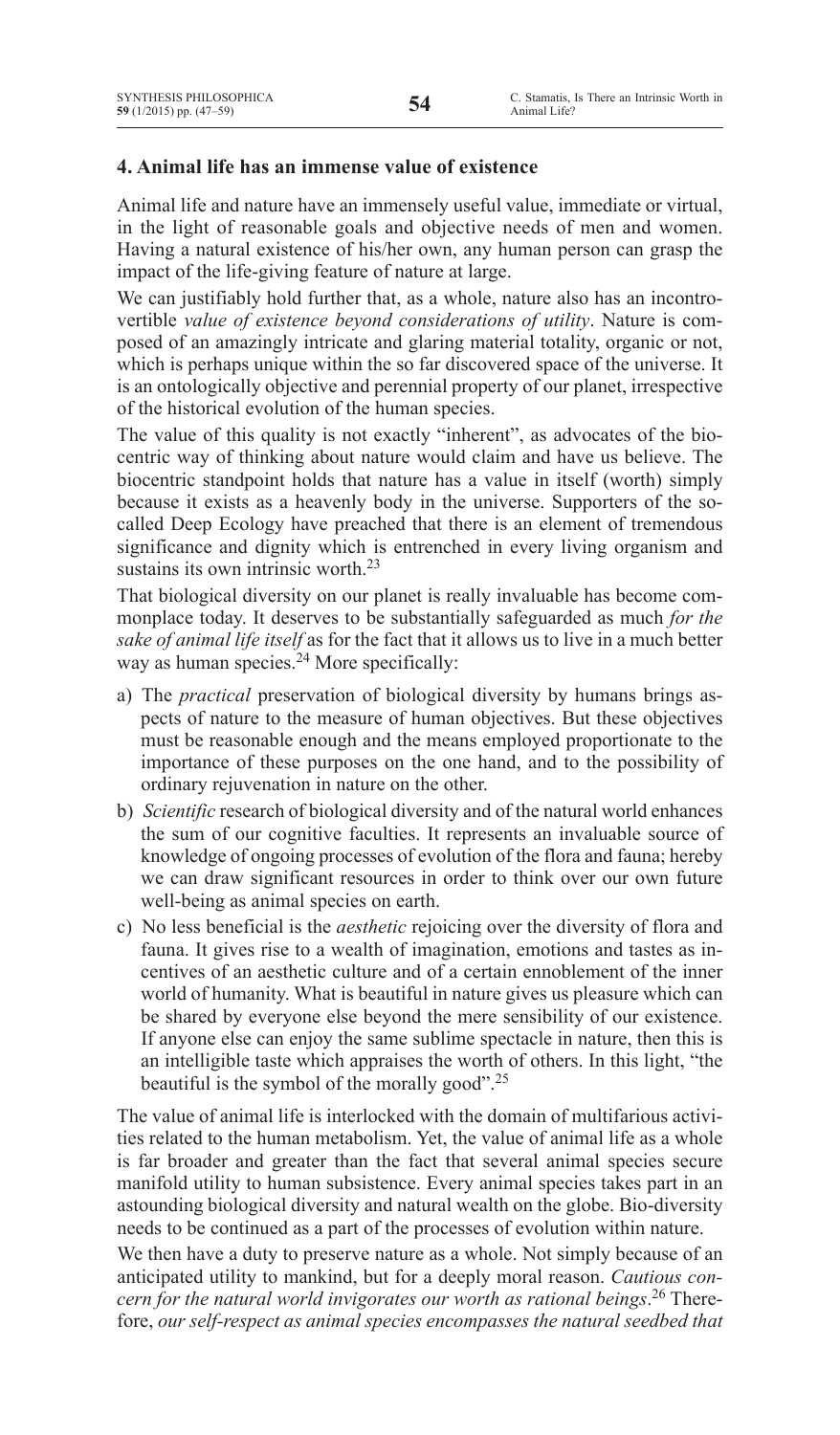*has allowed us to grow throughout history under our own responsibility*, capable of the good or the evil.

So, if we ought not to neglect or wound the animal side of our nature,  $27$  then the same imperative applies to the hostess – Nature. Subsequently, we ought to pursue what is good for nature, so that it can go on existing, even in the sorrowful hypothesis that, one day, mankind might become extinct.

## **5. A set of basic moral requirements regarding animals**

Our moral duty to protect nature stems from an intractable prerogative of mankind. *While we are the sole animal species with a moral conscience, we are also the species par excellence that damages nature and animal life in irresponsible ways*.

The thesis deployed in this study can be summarised in the form of seven mutually reinforcing positions:

- a) Men and women undertake moral duties only towards other beings who are *persons* that are able to distinguish between what is morally incumbent and what is not. Such duties are binding either to ourselves or to others, within a framework of existent, possible or desirable relationships with them.
- b) Human agents, of course, have the tendency to experience compassion for the sufferings or calamities that animals undergo. Nonetheless, they do not bear *direct* moral obligations to beings that are not morally rational agents.28 According to Kant, with regard to nonhuman natural beings, moral requirements are still binding for us.29

Martha Nussbaum thinks that "we have obligations of justice to nonhuman animals" as a matter of "interspecies justice".<sup>30</sup> From a Kantian perspective, the problem is that here a duty that we have *in regard to* animals is unduly conceived of as a duty *to* them.

c) Treating animals in decent ways is a moral duty *to ourselves*, which we ought to fulfil out of a conscientious adherence to the respective commandment. This categorical imperative may, partly, well take on the form of a legal duty too, and so be integrated into rights.

Rights in general may well impose legal duties made publicly known. This seems necessary whenever a condition for preserving human life and the

See, for instance, Arne Naess's emblematic article "The Shallow and the Deep, Long-Range Ecology Movement. A Summary", *Inquiry* 16 (1973), pp. 95–100.

 $23$ 

Cf. Thomas E. Hill, "Ideals of Human Excellence and Preserving Natural Environments", *Environmental Ethics* 5.3 (1996), pp. 211–224.

I. Kant, *The Critique of Judgement*, part one, pp. 223–224 (353).

See Paul Guyer, *Kant*, Routledge, London – New York 2006, pp. 355–357.

27 I. Kant, *The Critique of Judgement*, part two, § 22 (§83), p. 95 (432).

The rival position is propounded by Julian Franklin, *Animal Rights and Moral Philosophy*, Columbia University Press, New York 2005, pp. 77f.

I. Kant, *The Metaphysics of Morals. The Doctrine of Virtue*, §16, p. 192 (Ak. VI, 442).

M. Nussbaum, *Frontiers of Justice*, p. 327.

 $24$ 

<sup>25</sup>

<sup>26</sup>

<sup>28</sup>

<sup>29</sup>

<sup>30</sup>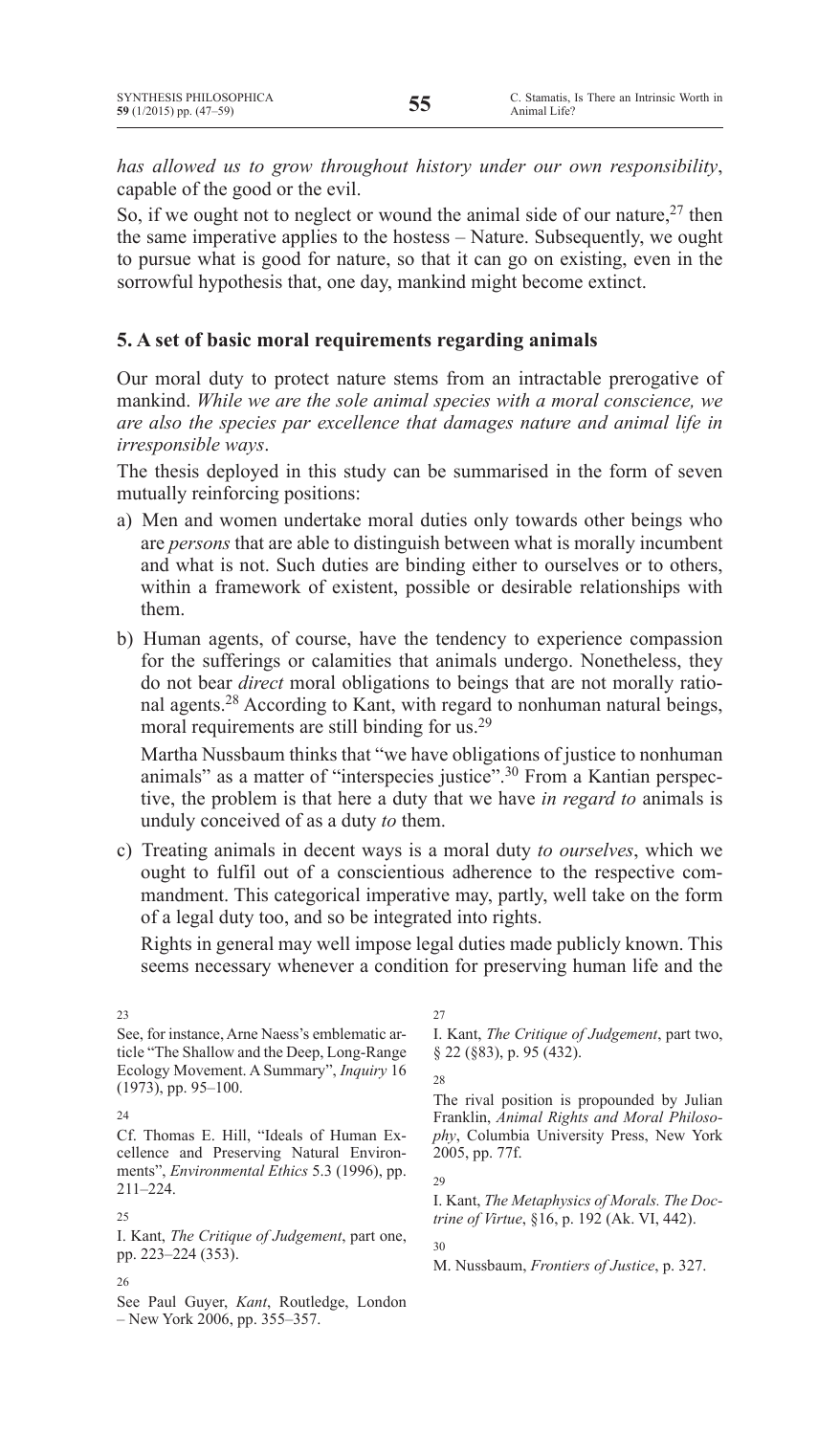natural environment is damaged or threatened. Such is a duty to recycle things or to avoid activities against endangered animal species. In this case, from the normative scope of legality, what matters is simply that citizens *externally* conform to respective norms. Their actual motives for their actions, albeit morally important, are legally indifferent.

d) This duty is justifiable on the grounds that the animal world exhibits *a certain analogy to mankind*. <sup>31</sup> Behaving in mild and humane ways towards animals actually involves a duty commensurate with what we owe humanity. Moreover, protecting defenceless beings in nature, just as within the society of humans, reveals civilised behaviour and gentle spirit. So, as Kant states, in actively showing sympathy towards animals, we honour the moral person of humanity.32

Conversely, exerting cruelty to animals is inconsistent with our own moral constitution. Hurting animals diminishes unnecessarily and greatly our preoccupation with acting rightfully towards our fellow humans themselves; whoever utilises animals brutally is usually gruesome in his/her behaviour towards men, women and children as well.

Whenever we use labouring animals for a useful activity, we must not exhaust them by exceeding their natural strength. When our animals get old and become no longer able to serve in such activities, we ought to care about them as we would about any fellow who has been devoted to us for a long time.33

- e) It is inhumane to wound or slaughter animals gratuitously. Killing animals becomes perhaps morally tolerable:
	- i) to the extent that the human species is in need of animal resources for nutrition;
	- ii) whenever animals of all sorts become dangerous or really bothersome to the human living. Even so,
	- iii) killing animals must be done in anodyne ways and rapidly.<sup>34</sup>
- f) From all the considerations cited above, it follows that the leading guideline for our ethical attitude towards animal life can be a faithful attachment to the humane treatment of animals, which is correlative to the *reasonable* needs of human preservation. In our contact with animals, something can be ostensibly moral or immoral, in contrast to some other action which might be simply permissible or tolerable.
- g) Those who think that they have an absolute moral duty of respect for animal life, for instance, by eschewing animal food, is free to live a life guided by this practical maxim. But this is only a *subjective* maxim of action, which is morally unsusceptible of universal validity. For a vast majority of people, consuming animal products corresponds to a natural need. Naturally, anyone is free to decline, whether totally or partly, to take food of animal origin. But no one is authorised to forbid the opposite by virtue of an *authoritative* ruling given to people who believe that this simply corresponds to a *natural* appetite, tied to a real human need for nutrition.35

# **Conclusion**

A committed concern for nature asserts, above all, our worth as rational beings. *An adequate protection of Nature could come to fruition in a teleological dynamics roughly promoting a higher good all over the world*. Given this trajectory, deep reforms would seem to be necessary in the social and economic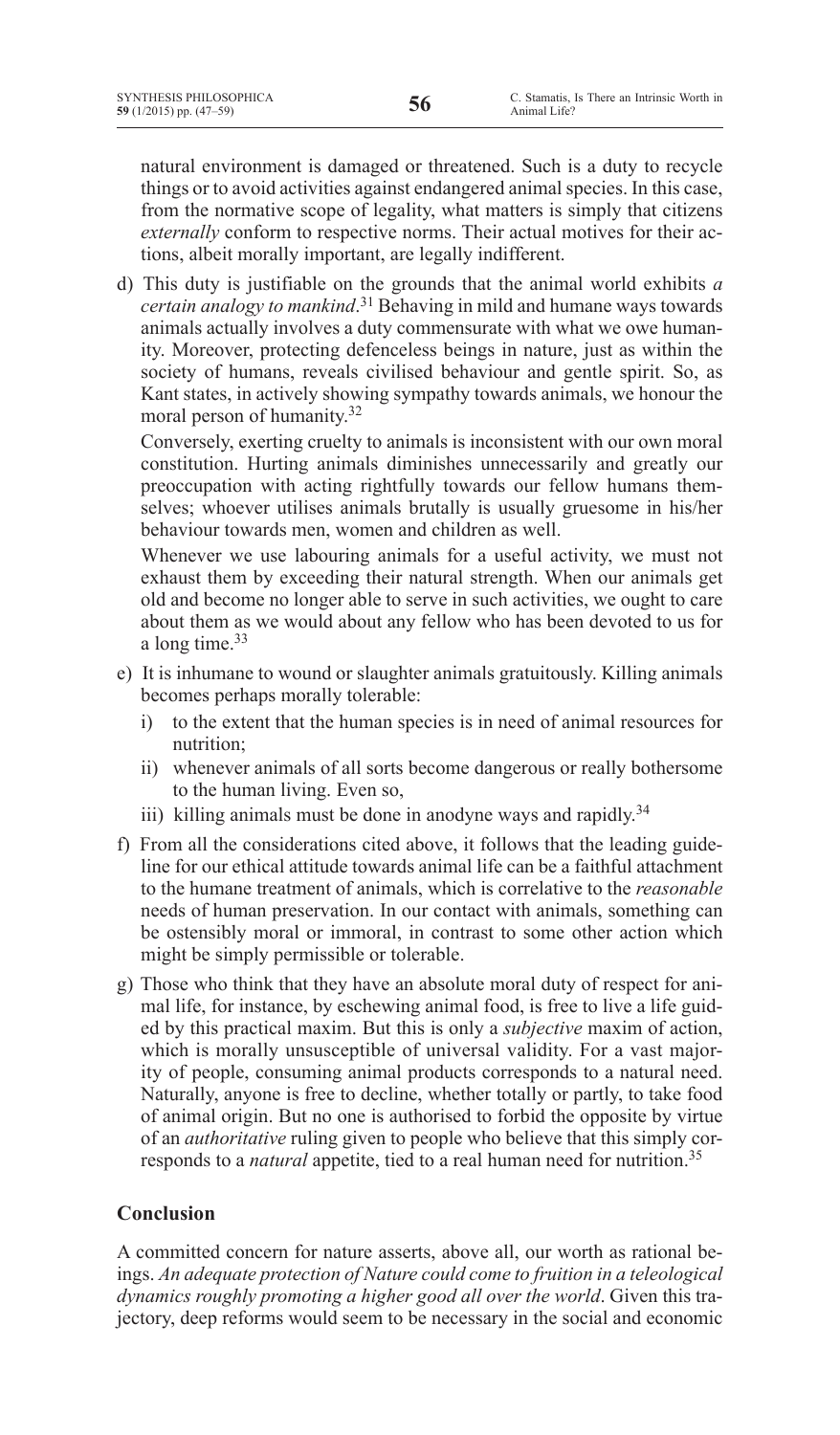structure. Economic growth and social development in the long run can be sustainable under the condition of *self-restrained affluence*. This invites us to reflect upon and publicly deliberate over the same, which could pave the way for a viable match between well-being and sociability on a worldwide scale.

Effective protection of the natural world requires, at the same time, substantial changes in the established forms of life and the concomitant realm of beliefs about the good. In a basic pattern of a good way of life, people would set about choosing pleasures and delights qualified by moderation and selfcontrol, while being durable and beneficial to all.36

The ultimate good we allude to would rest on an integral fulfilment of the human powers (theoretical, practical, aesthetical), in the perspective of a cosmopolitan self-determination for mankind. In case that men and women shift to comprehend the flavour of this ultimate end, $37$  this will, amongst other traits, strengthen their aptitude for opting for the right thing over time; not only for themselves, but *also for the social and natural environment of animal life as a whole*.

### **References**

Davidson, Donald, *Subjective, Inter-subjective, Objective*, Oxford University Press, Oxford 2001.

Franklin, Julian, *Animal Rights and Moral Philosophy*, Columbia University Press, New York 2005.

Guyer, Paul, *Kant*, Routledge, London – New York 2006.

Hill, Thomas E., "Ideals of Human Excellence and Preserving Natural Environments", *Environmental Ethics* 5.3 (1996), pp. 211–224.

Kant, Immanuel, *The Critique of Judgement*, ed. by James Creed Meredith, Oxford University Press, Oxford 1952.

Kant, Immanuel, "Der Streit der Fakultäten", in: Immanuel Kant, *Schriften zur Anthropologie, Geschichtsphilosophie, Politik und Pädagogik*, Vol. 1, Suhrkamp Verlag, Frankfurt/M 1977.

Kant, Immanuel, *The Metaphysics of Morals*, ed. by Mary Gregor, Cambridge University Press, Cambridge 1996.

Kant, Immanuel, *Anthropologie in pragmatischer Hinsicht*, Felix Meiner Verlag, Hamburg 2000.

Kant, Immanuel, *Lectures on Ethics*, ed. by Peter Heath, Cambridge University Press, Cambridge 2001.

Kant, Immanuel, *The Moral Law. Groundwork of the Metaphysic of Morals*, ed. by H. J. Paton, Routledge, London – New York 2005.

31 I. Kant, *Lectures on Ethics*, p. 212. 32 Ibid., p. 212–213. 33 I. Kant, *The Metaphysics of Morals. The Doctrine of Virtue*, §17, pp. 192–193 (Ak. VI, 443). 34 Ibid. 35 Michael Pollan, *The Omnivore's Dilemma*, Penguin Press, New York 1994, pp. 320–322. 36 I. Kant, *Anthropologie in pragmatischer Hinsicht*, §72, p. 166 (A 250). 37 See Kant's profound analysis on "the ultimate end of nature as a teleological system"; I. Kant, *The Critique of Judgement*, part two, § 22 (§83), pp. 92f. (429f.).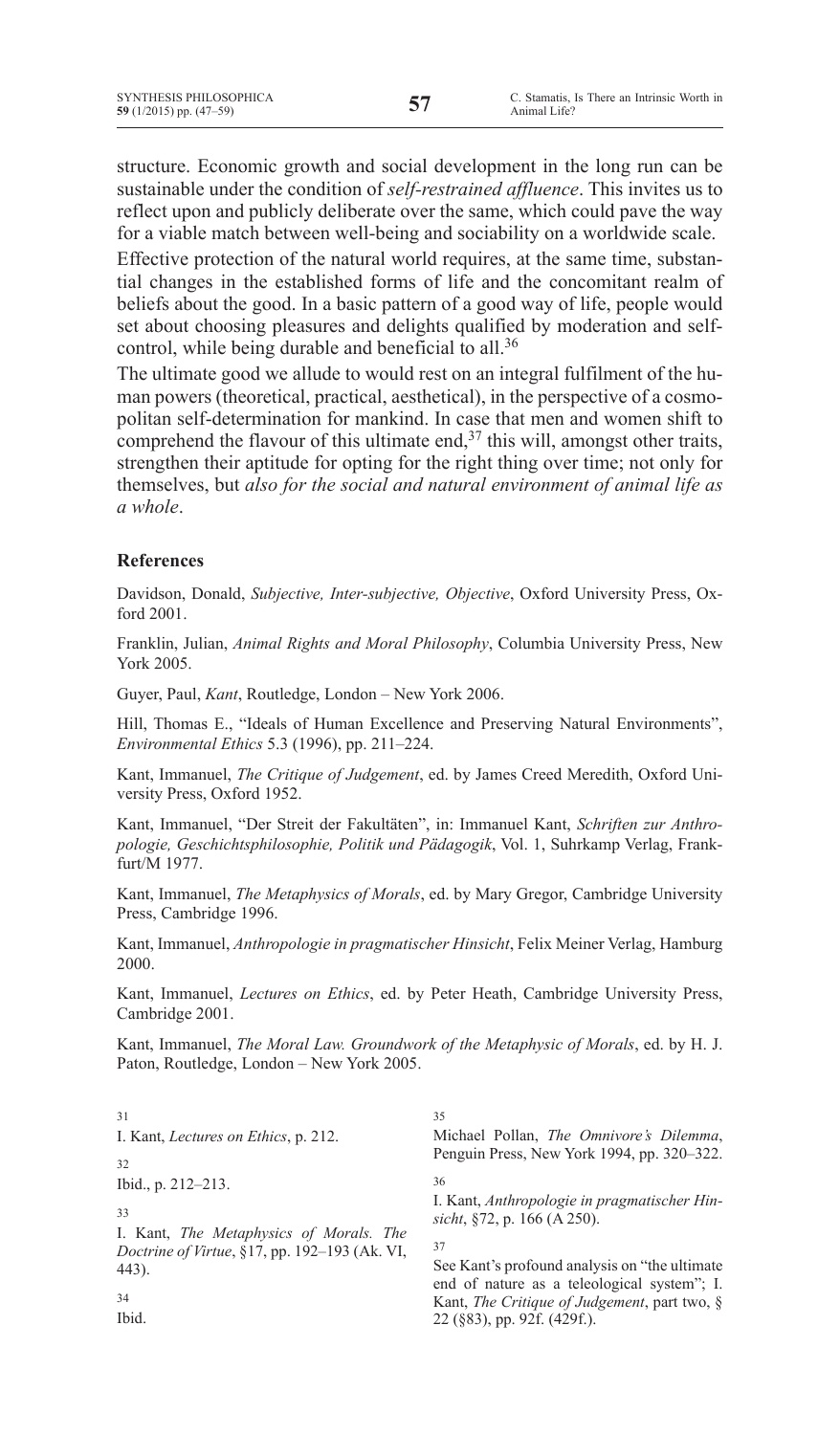Naess, Arne, "The Shallow and the Deep, Long-Range Ecology Movement. A Summary", *Inquiry* 16 (1973), pp. 95–100.

Nussbaum, Martha, *Frontiers of Justice. Disability, Nationality, Species Membership*, Belknap Press of Harvard University Press, Cambridge (MA) – London 2007.

O'Neill, Onora, "Necessary Anthropocentrism and Contingent Speciesism", Symposium on "Kant on Duties Regarding Non-Rational Nature", *Proceedings of the Aristotelian Society*, Vol. LXXIII (1998b), pp. 221–228.

Pollan, Michael, *The Omnivore's Dilemma*, Penguin Press, New York 1994.

Regan, Tom, *The Case for Animal Rights*, 2nd edition, University of California Press, Berkeley 2004.

Singer, Peter, *Animal Liberation. A New Ethics for Our Treatment of Animals*, New York Review – Random House, New York 1975.

#### **Constantin Stamatis**

#### **Ima li život životinjâ intrinzičnu vrijednost?**

#### **Sažetak**

*U članku se nude argumenti za tezu da samo pripadnici ljudskoga roda, a ne i ne-ljudske životinje, imaju moralnu autonomiju i dostojanstvo kao intrinzičnu vrijednost. Premda je kohabitacija ljudi i životinja u prirodi neizbježna, njih se ne može smatrati članovima jedne moralne zajednice. Međutim, život životinjâ i zastrašujuća biološka raznolikost svakako su vrijedni postojanja na našem planetu, čak i ako bi jednoga dana ljudski rod nestao sa Zemlje. Iako životinje zasigurno nisu* subjekti*, one bi mogle biti* objekti *moralnih dužnosti koje ljudsko djelovanje mora uvažiti. Primjereno postupanje sa životinjama moralna je dužnost prema nama samima. Slijedeći Kanta, ovu se dužnost može opravdati na temelju tvrdnje da životinjski svijet pokazuje određenu sličnost s ljudskim svijetom. U tom smislu, oprezni obzir spram prirodnoga svijeta jača vrijednost nas kao racionalnih bića.*

#### **Ključne riječi**

ljudi, životinje, autonomija, dostojanstvo, intrinzična vrijednost, Immanuel Kant

#### **Constantin Stamatis**

#### **Hat das Leben der Tiere einen intrinsischen Wert?**

#### **Zusammenfassung**

*In dem Artikel werden Argumente vorgebracht für die These, lediglich Angehörige des Menschengeschlechts, und nicht auch die nicht-menschlichen Tiere, hätten moralische Autonomie und Würde als einen intrinsischen Wert. Wenngleich die Kohabitation zwischen Menschen und Tieren in der Natur unvermeidlich ist, können sie nicht als Mitglieder einer moralischen Gemeinschaft erachtet werden. Allerdings sind das Leben der Tiere und die fürchterliche biologische Vielfalt einer Existenz auf unserem Planeten durchaus wert, selbst wenn das Menschengeschlecht eines Tages von der Erde verschwinden würde. Obwohl Tiere sicherlich keine*  Subjekte *sind, könnten sie* Objekte *moralischer Pflichten sein, die das menschliche Tun wertschätzen muss. Eine angemessene Behandlung der Tiere ist eine moralische Pflicht gegenüber uns selbst. Diese Pflicht kann, Kant folgend, aufgrund der Behauptung gerechtfertigt werden, die Tierwelt weise eine gewisse Ähnlichkeit mit der Menschenwelt auf. In diesem Sinne stärkt eine achtsame Rücksicht gegenüber der Tierwelt den Wert von uns als rationalen Wesen.*

#### **Schlüsselwörter**

Menschen, Tiere, Autonomie, Würde, intrinsischer Wert, Immanuel Kant